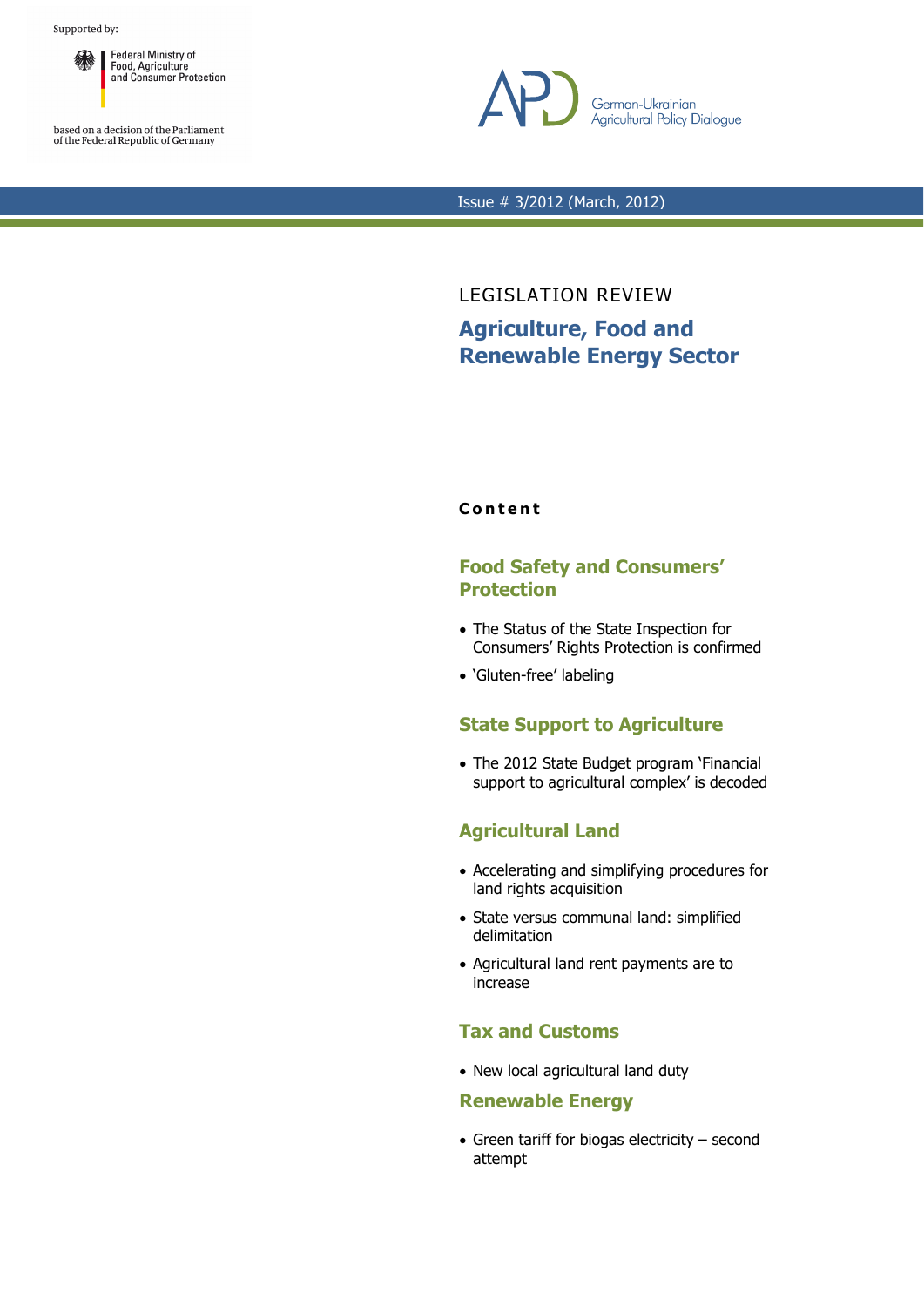## **Food Safety and Consumers' Protection**

### **The Status of the State Inspection for Consumers' Rights Protection is confirmed**

The Order of the Cabinet of Ministers of Ukraine # 80-r "Issues of the State Inspection for Consumers' Rights Protection" as of 15<sup>th</sup> of February, 2012

In this Order, the Cabinet of Ministers of Ukraine acknowledges the transfer of policy making in the sphere of consumers' rights protection from the former State Technical Regulation Service (that ceased to exist) to the State Inspection for Consumers' Rights Protection.

## **"Gluten-free" labeling**

The Draft Law #8493 'On Amendments to the Article 38 of the Law of Ukraine "On Safety and Quality of Food Products" (on informing citizens about the absence of gluten in food products), as of 12 May 2011, was adopted in the first reading on February 07<sup>th</sup>, 2012

The draft law demands obligatory labeling of gluten free foodstuff with a 'gluten-free' label, even if a particular foodstuff is not produced from cereals.

## **State Support to Agriculture**

## **The 2012 State Budget program 'Financial support to agricultural complex' is decoded**

The Resolution of the Cabinet of Ministers of Ukraine # 104 "On Approval of the Order for Disbursement of Funds that are foreseen in the State Budget for Financial Support of Measures in Agriculture" as of 13th February, 2012.

The 2012 State Budget of Ukraine contains a certain novelty in the sense that it aggregated a pool of state support programs to agriculture under the 'umbrella' name 'Financial support to agricultural complex', and certainly it required further decoding. In previous years the State Budget contained numerous individual state

support programs with a certain target. The current Resolution 'decodes' this aggregated budget line into several ones, i.e. extension services support, selection in crop production, livestock development, credit and lease concession program, whole sales market development, land fertility, service cooperatives development, selection in livestock and poultry sectors, among others.

## **Agricultural Land**

### **Accelerating and simplifying procedures for land right acquisition**

The Draft Law of Ukraine # 10019 'On Amendments to some legislative acts of Ukraine on simplifying the procedures and reducing the terms for land right acquisition' as of February 09th, 2012

The draft suggests simplifying the procedures for land right acquisition and reducing the time for accomplishing some of the procedures (including the time needed to get a state certificate for land ownership) by 3-5 times.

### **State versus communal land: simplified delimitation**

The Draft Law of Ukraine # 10043 'On Amendments to some legislative acts of Ukraine on delimitation between the state and communal land' as of February 13<sup>th</sup>, 2012

According to the Law of Ukraine 'On Delimitation between the Land in State and Communal Ownership' (adopted in 2004), a particular land can be attributed to either communal or state ownership only based on the technical project. As producing a project has been a relatively costly enterprise, the process of delimitation has been very slow. The current draft law suggests a 'blanket-rule' strategy without project documentation. In particular it is suggested attributing the land to communal ownership if it is located within the administrative boundaries of villages, towns and cities except the land plots are used by state government institutions.